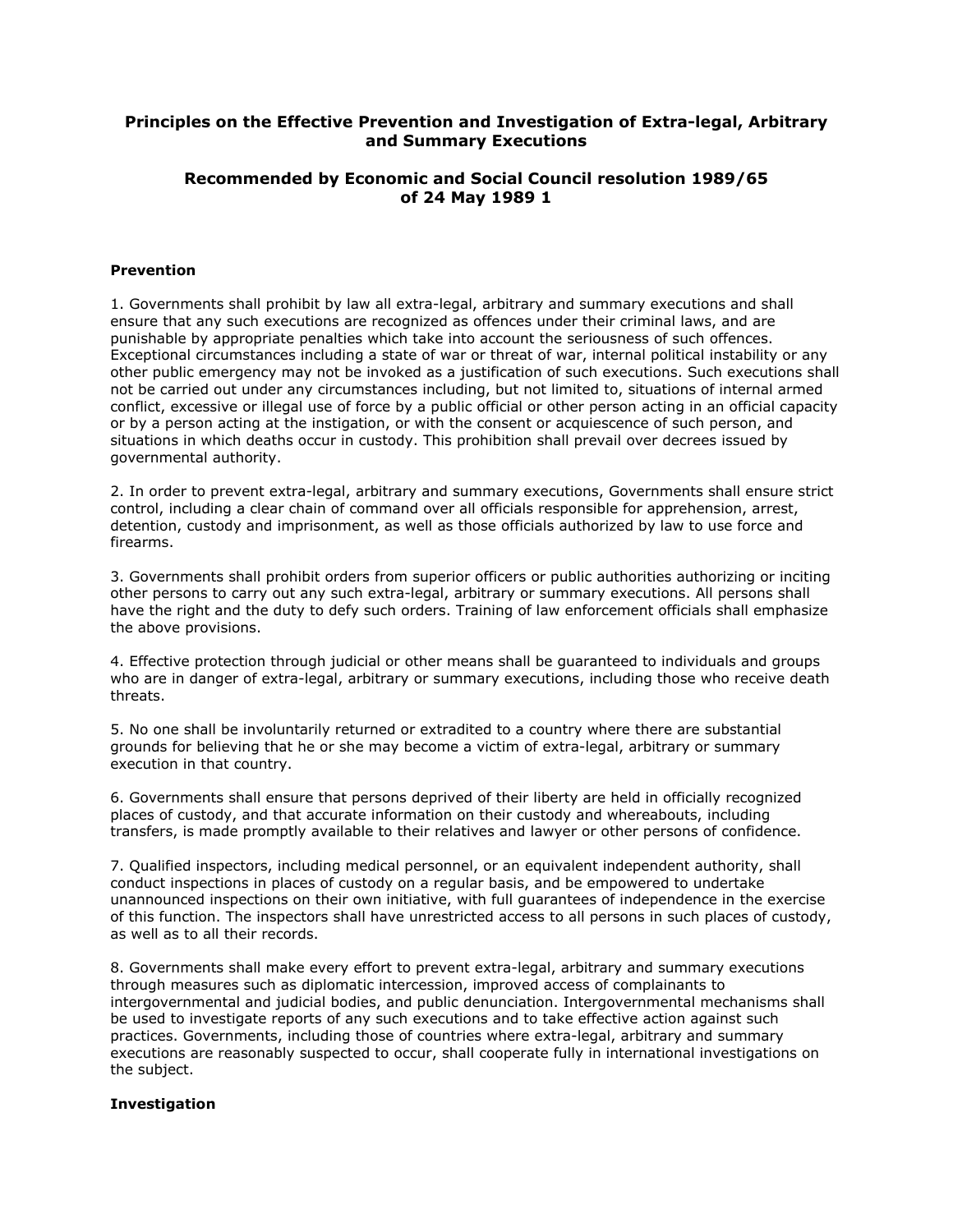9. There shall be thorough, prompt and impartial investigation of all suspected cases of extra-legal, arbitrary and summary executions, including cases where complaints by relatives or other reliable reports suggest unnatural death in the above circumstances. Governments shall maintain investigative offices and procedures to undertake such inquiries. The purpose of the investigation shall be to determine the cause, manner and time of death, the person responsible, and any pattern or practice which may have brought about that death. It shall include an adequate autopsy, collection and analysis of all physical and documentary evidence and statements from witnesses. The investigation shall distinguish between natural death, accidental death, suicide and homicide.

10. The investigative authority shall have the power to obtain all the information necessary to the inquiry. Those persons conducting the investigation shall have at their disposal all the necessary budgetary and technical resources for effective investigation. They shall also have the authority to oblige officials allegedly involved in any such executions to appear and testify. The same shall apply to any witness. To this end, they shall be entitled to issue summonses to witnesses, including the officials allegedly involved and to demand the production of evidence.

11. In cases in which the established investigative procedures are inadequate because of lack of expertise or impartiality, because of the importance of the matter or because of the apparent existence of a pattern of abuse, and in cases where there are complaints from the family of the victim about these inadequacies or other substantial reasons, Governments shall pursue investigations through an independent commission of inquiry or similar procedure. Members of such a commission shall be chosen for their recognized impartiality, competence and independence as individuals. In particular, they shall be independent of any institution, agency or person that may be the subject of the inquiry. The commission shall have the authority to obtain all information necessary to the inquiry and shall conduct the inquiry as provided for under these Principles.

12. The body of the deceased person shall not be disposed of until an adequate autopsy is conducted by a physician, who shall, if possible, be an expert in forensic pathology. Those conducting the autopsy shall have the right of access to all investigative data, to the place where the body was discovered, and to the place where the death is thought to have occurred. If the body has been buried and it later appears that an investigation is required, the body shall be promptly and competently exhumed for an autopsy. If skeletal remains are discovered, they should be carefully exhumed and studied according to systematic anthropological techniques.

13. The body of the deceased shall be available to those conducting the autopsy for a sufficient amount of time to enable a thorough investigation to be carried out. The autopsy shall, at a minimum, attempt to establish the identity of the deceased and the cause and manner of death. The time and place of death shall also be determined to the extent possible. Detailed colour photographs of the deceased shall be included in the autopsy report in order to document and support the findings of the investigation. The autopsy report must describe any and all injuries to the deceased including any evidence of torture.

14. In order to ensure objective results, those conducting the autopsy must be able to function impartially and independently of any potentially implicated persons or organizations or entities.

15. Complainants, witnesses, those conducting the investigation and their families shall be protected from violence, threats of violence or any other form of intimidation. Those potentially implicated in extra-legal, arbitrary or summary executions shall be removed from any position of control or power, whether direct or indirect. over complainants, witnesses and their families, as well as over those conducting investigations.

16. Families of the deceased and their legal representatives shall be informed of, and have access to. any hearing as well as to all information relevant to the investigation, and shall be entitled to present other evidence. The family of the deceased shall have the right to insist that a medical or other qualified representative be present at the autopsy. When the identity of a deceased person has been determined, a notification of death shall be posted, and the family or relatives of the deceased shall be informed immediately. The body of the deceased shall be returned to them upon completion of the investigation.